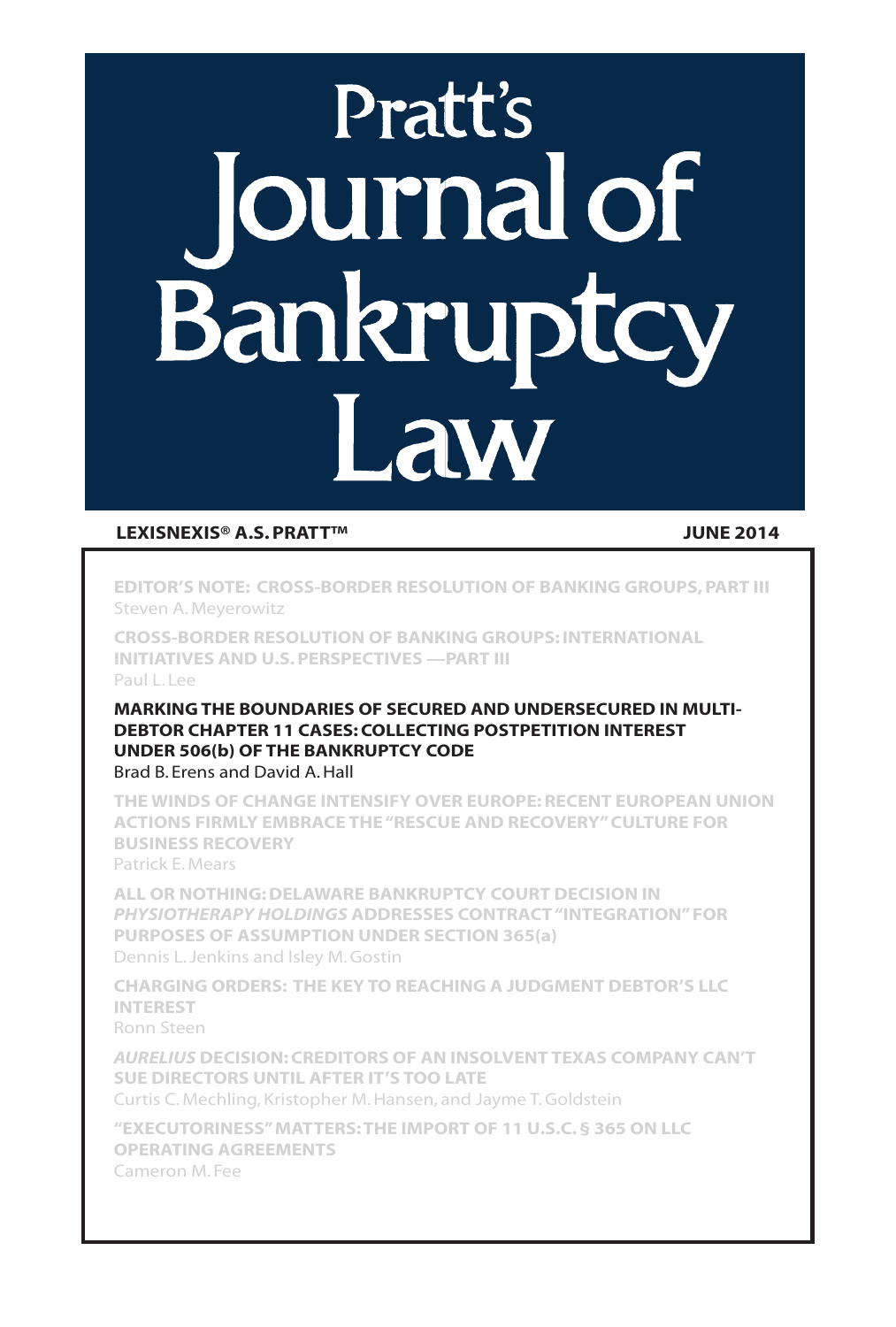#### Editor-in-chief

**Steven A. Meyerowitz**

*President, Meyerowitz Communications Inc.*

#### BOARD OF EDITORS

**Scott L. Baena** *Bilzin Sumberg Baena Price & Axelrod LLP*

**Leslie A. Berkoff** *Moritt Hock & Hamroff LLP*

**Ted A. Berkowitz** *Farrell Fritz, P.C.* 

**Michael L. Bernstein** *Arnold & Porter LLP* 

**Andrew P. Brozman** *Clifford Chance US LLP*

**Kevin H. Buraks** *Portnoff Law Associates, Ltd.*

**Peter S. Clark II**  *Reed Smith LLP*

**Thomas W. Coffey** *Tucker Ellis & West LLP*

**Michael L. Cook** *Schulte Roth & Zabel LLP* 

**Mark G. Douglas** *Jones Day*

**Timothy P. Duggan** *Stark & Stark*

**Gregg M. Ficks** *Coblentz, Patch, Duffy & Bass LLP*

**Mark J. Friedman** *DLA Piper*

**Robin E. Keller** *Lovells*

**Matthew W. Levin** *Alston & Bird LLP*

**Patrick E. Mears**  *Barnes & Thornburg LLP* 

**Alec P. Ostrow** *Stevens & Lee P.C.*

**Deryck A. Palmer** *Pillsbury Winthrop Shaw Pittman LLP* 

**N. Theodore Zink, Jr.** *Chadbourne & Parke LLP*

PRATT'S JOURNAL OF BANKRUPTCY LAW is published eight times a year by Matthew Bender & Company, Inc. Copyright 2014 Reed Elsevier Properties SA., used under license by Matthew Bender & Company, Inc. All rights reserved. No part of this journal may be reproduced in any form— by microfilm, xerography, or otherwise or incorporated into any information retrieval system without the written permission of the copyright owner. For permission to photocopy or use material electronically from *Pratt's Journal of Bankruptcy Law*, please access www. copyright.com or contact the Copyright Clearance Center, Inc. (CCC), 222 Rosewood Drive, Danvers, MA 01923, 978-750-8400. CCC is a not-for-profit organization that provides licenses and registration for a variety of users. For subscription information and customer service, call 1-800-833-9844. Direct any editorial inquires and send any material for publication to Steven A. Meyerowitz, Editor-in-Chief, Meyerowitz Communications Inc., PO Box 7080, Miller Place, NY 11764, smeyerow@optonline.net, 631.331.3908. Material for publication is welcomed— articles, decisions, or other items of interest to bankers, officers of financial institutions, and their attorneys. This publication is designed to be accurate and authoritative, but neither the publisher nor the authors are rendering legal, accounting, or other professional services in this publication. If legal or other expert advice is desired, retain the services of an appropriate professional. The articles and columns reflect only the present considerations and views of the authors and do not necessarily reflect those of the firms or organizations with which they are affiliated, any of the former or present clients of the authors or their firms or organizations, or the editors or publisher. POSTMASTER: Send address changes to *Pratt's Journal of Bankruptcy Law*, LexisNexis Matthew Bender, 121 Chanlon Road, North Building, New Providence, NJ 07974.

*ISBN 978-0-76987-846-1*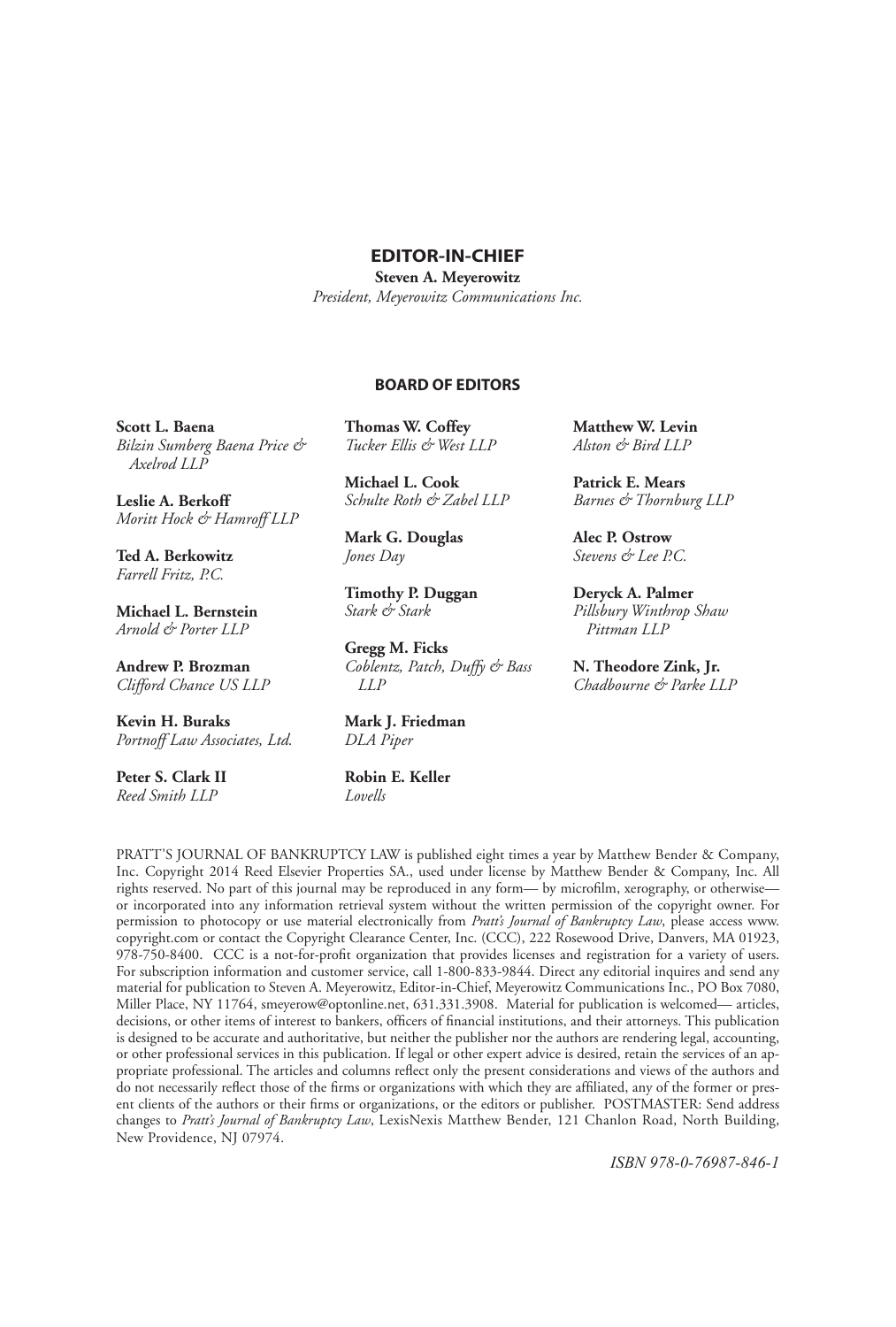# Marking the Boundaries of Secured and Undersecured in Multi-Debtor Chapter 11 Cases: Collecting Postpetition Interest Under 506(b) of the Bankruptcy Code

Brad B. Erens and David A. Hall

*The U.S. Bankruptcy Court for the Southern District of New York recently considered whether in a multi-debtor Chapter 11 proceeding, a secured lender must be oversecured in respect of collateral held in each individual Chapter 11 estate in order to collect postpetition interest and fees under Section 506(b) "from that entity" or whether collateral should be aggregated across all debtors for purposes of making the 506(b) determination. The authors explain the case and its implications.*

Bankruptcy can be unfriendly terrain for a creditor seeking to recover<br>on a claim against a distressed entity. This is the case even for purport-<br>edly secured institutional lenders. Indeed, risks for secured lenders<br>abound on a claim against a distressed entity. This is the case even for purportedly secured institutional lenders. Indeed, risks for secured lenders abound in bankruptcy. Such risks can include:

Brad B. Erens is a partner in the Business Restructuring and Reorganization practice at Jones Day. David A. Hall is an associate in the Banking and Finance practice at the firm. Resident in the firm's Chicago office, the authors may be contacted at bberens@jonesday.com and dahall@ jonesday.com, respectively.

336

Published by Matthew Bender & Company, Inc. in the June 2014 issue of *Pratt's Journal of Bankruptcy Law*. Copyright © 2014 Reed Elsevier Properties SA.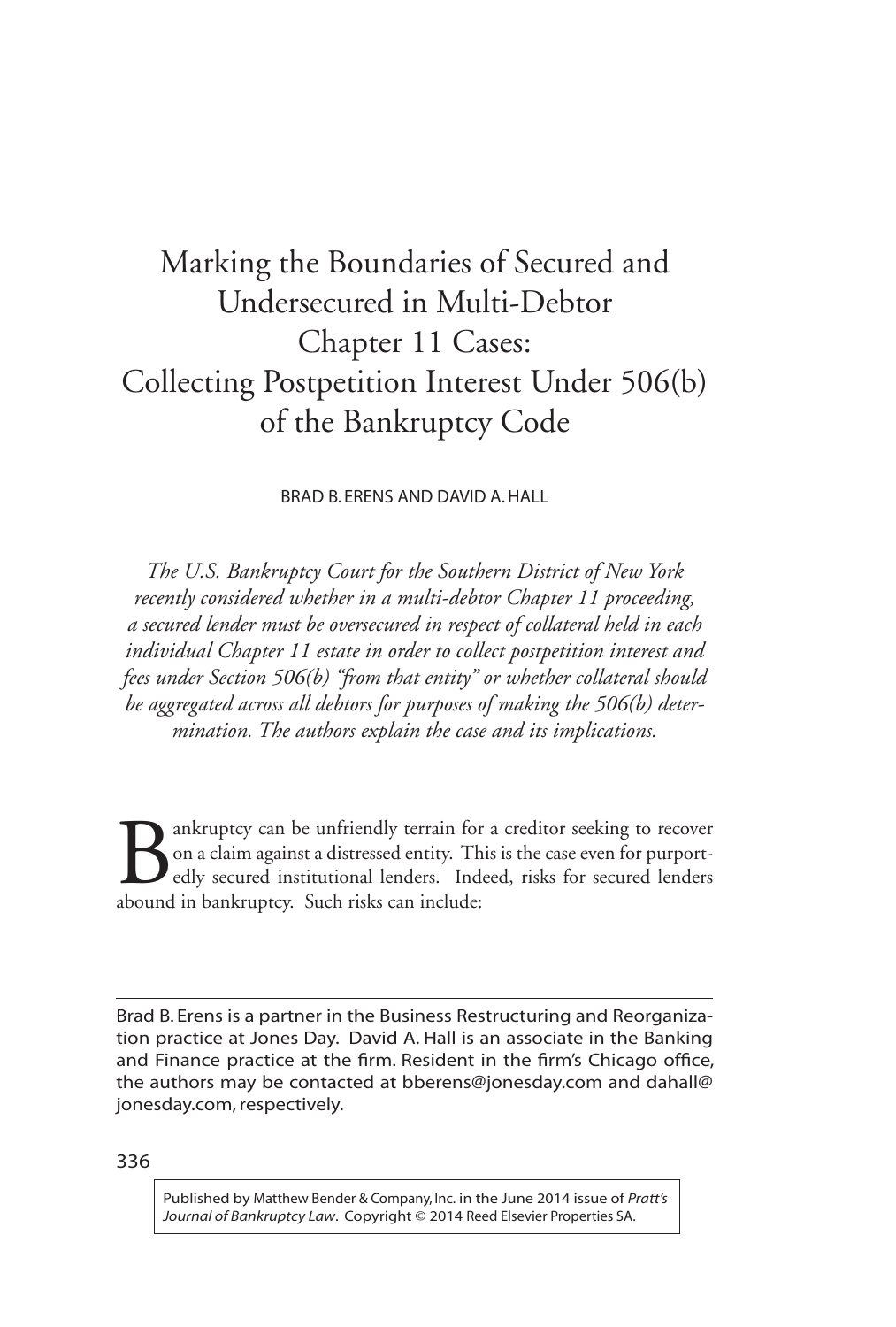- avoidance of a lien;
- disallowance of a claim;
- bifurcation of a claim into a secured claim and an unsecured claim under Section 506(a) of the Bankruptcy Code; and
- equitable subordination of a claim to the claims of other creditors under Section  $510(c)$ .

 Other risks include the potential that certain rights set forth in credit documents may be unenforceable in whole or in part in bankruptcy even though such rights are fully enforceable under non-bankruptcy law. For instance, credit documents commonly provide for a default rate of interest and obligate the borrower to pay the lender's fees and expenses in connection with enforcing its rights and remedies. The filing of a bankruptcy petition generally terminates the right of any creditor — secured or unsecured — to collect postpetition interest on a prepetition claim, thus significantly impairing a common and material term of most secured lending transactions.<sup>1</sup>

Section 506(b) of the Bankruptcy Code provides an exception to that general rule for secured creditors, however, providing that —

 To the extent that an allowed secured claim is secured by property the value of which, after any recovery under subsection (c) of this section, is greater than the amount of such claim, there shall be allowed to the holder of such claim, interest on such claim, and any reasonable fees, costs, or charges provided for under the agreement or State statute under which such claim arose.<sup>2</sup>

 Thus, a secured lender can collect interest on its claim as well as reasonable fees, costs and charges provided in any underlying loan documents to the extent that the lender is over-secured. Determining the amount of interest allowed under Section 506(b) as part of a secured claim has given rise to myriad issues (*e.g.*, the proper date for valuing collateral, the proper valuation method and whether default interest may be included in the calculation).

In *Official Comm. of Unsecured Creditors v. UMB Bank, N.A. (In re Residential Capital, LLC*)<sup>3</sup> ("*ResCap*"), the U.S. Bankruptcy Court for the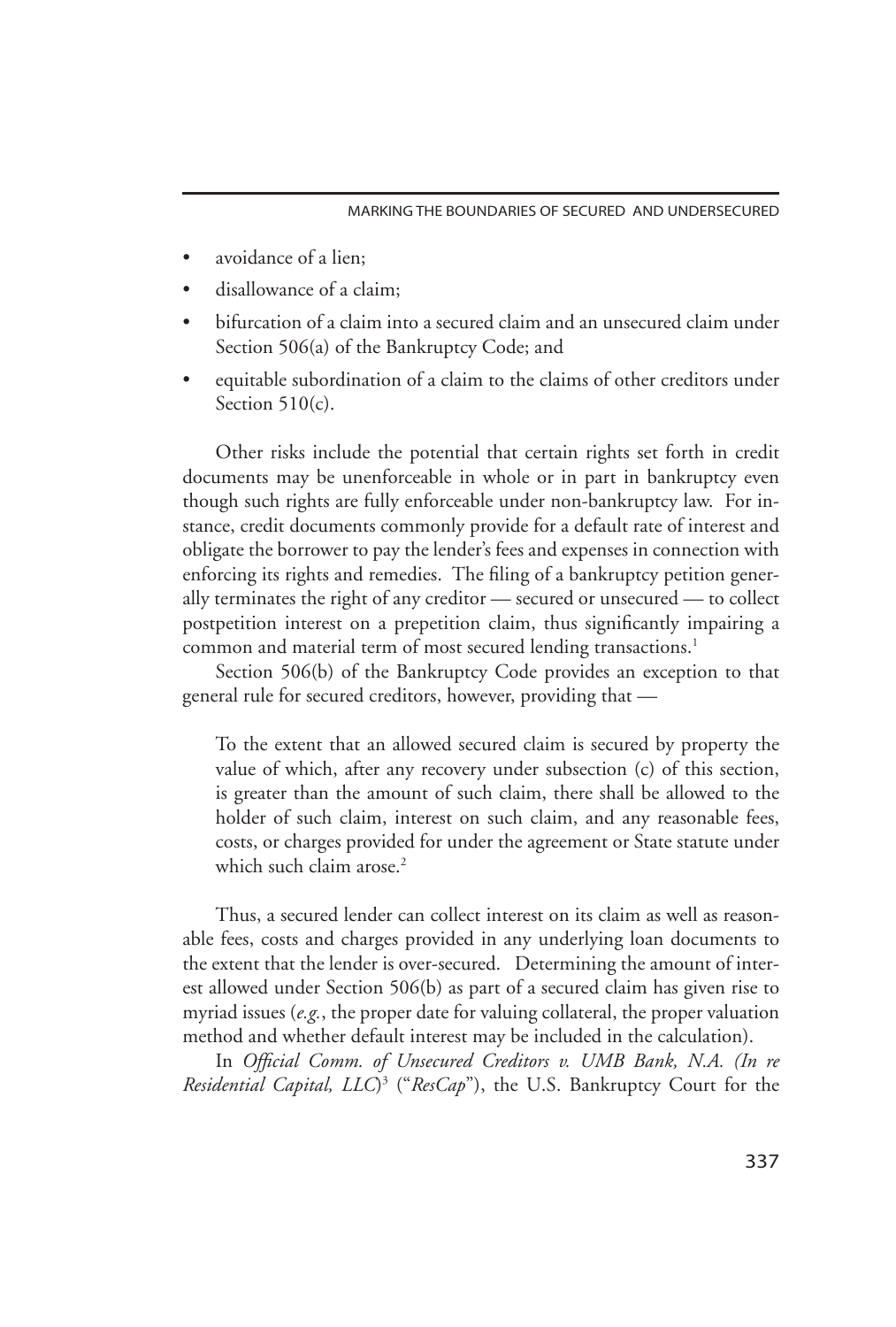Southern District of New York recently considered whether in a multi-debtor Chapter 11 proceeding, a secured lender must be oversecured in respect of collateral held in each individual Chapter 11 estate in order to collect postpetition interest and fees under Section 506(b) "from that entity" or whether collateral should be aggregated across all debtors for purposes of making the 506(b) determination.

# Lending Structures and the Interplay in Chapter 11

 Resolution of this issue is complicated by today's business realities. In a simpler world, a single lender would make a single loan to a single borrower secured by that borrower's assets. Upon a bankruptcy filing by the borrower, determining whether the lender was oversecured for purposes of Section 506(b) would be relatively straightforward.

But the current world of finance is not simple. In many cases, a "secured lender" is actually a syndicate of lenders that provides a variety of financing to or for the benefit of multiple borrowers (and guarantors) comprising a complex domestic or international corporate enterprise. These borrowers and guarantors often pledge their collective assets to the syndicate under a security agreement and related loan documentation. Under customary financing transaction documents, an administrative agent working on behalf of the lender syndicate has broad recourse during and following an event of default to seek recovery from any and all borrowers and guarantors, and against any collateral in which the syndicate holds a perfected security interest. The agent is generally not limited in the manner or source of recovery on the debt, and is not required to marshal assets or to pursue primary obligors prior to seeking recovery from guarantors. In other words, liability on a typical commercial loan is joint and several among the borrowers and guarantors, and all pledged collateral is fair game in the manner and order chosen by the lenders.

 Things become more complicated following a bankruptcy filing by members of a corporate group, which in some cases may run into the hundreds of debtors. Every entity within a corporate group may be liable on debts that are to be restructured in a series of related Chapter 11 filings. In the context of secured loans, the obligations involved will likely include both the loans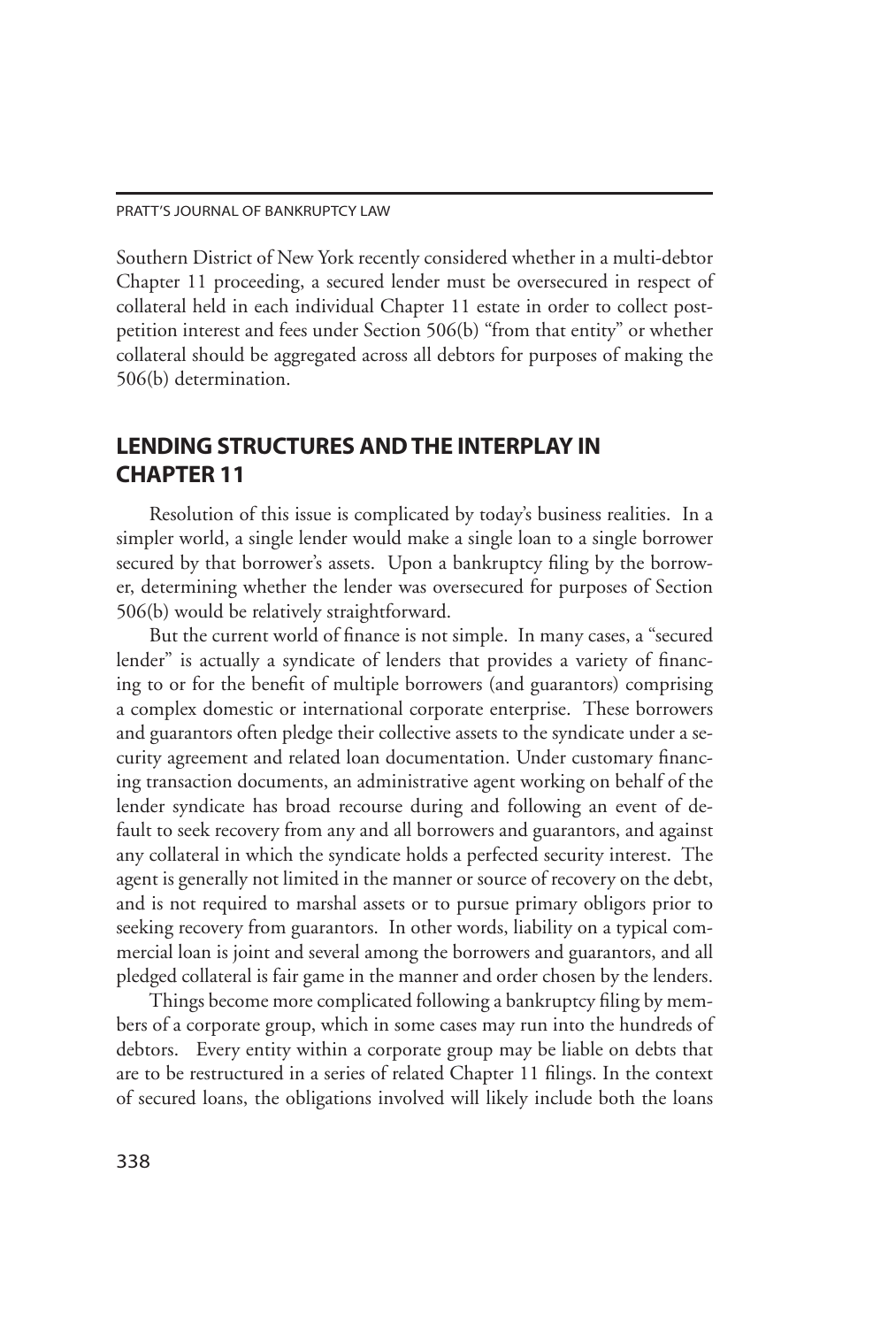and any related guarantees.

 Although affiliated, each company would file its own Chapter 11 petition, creating a separate bankruptcy estate for each entity consisting of each debtor's property "wherever located and by whomever held."4 Multi-debtor Chapter 11 cases are typically consolidated for administrative purposes meaning that the related cases are presided over by the same judge under a single consolidated case number. Relief from the bankruptcy court is typically, but not always, sought on behalf of all of the debtors collectively. The filing and resolution of claims and the allocation of assets, however, is generally done on an estate-by-estate or debtor-by-debtor basis, absent "substantive consolidation" of the debtor entities.

 An equitable remedy, substantive consolidation effectively collapses the assets and liabilities of all of the separate debtor entities for purposes of administering claims —

It 'treats separate legal entities as if they were merged into a single survivor left with all the cumulative assets and liabilities (save for inter-entity liabilities, which are erased). The result is that claims of creditors against separate debtors morph to claims against the consolidated survivor…. Consolidation restructures (and thus revalues) rights of creditors and for certain creditors this may result in significantly less recovery.5

 Courts have applied the doctrine of substantive consolidation sparingly "[b]ecause its effect radically rearranges legal boundaries, assets and liabilities."6 It is used "in situations where 'the debtors' assets are so scrambled that unscrambling them is cost, time and energy prohibitive or creditors already perceive the debtors as simply a single unit and deal with them so.'"7

 Absent substantive consolidation, a creditor must look to the specific debtor or debtors against whom the debt is owing for recovery and cannot look to the consolidated assets of the debtors collectively. Thus, as a general matter, a creditor with a claim against a particular debtor should have those rights it had prior to the bankruptcy, and those rights cannot be enlarged or reduced in Chapter 11. In particular, a creditor cannot access for recovery the assets of a debtor against whom it has no claim. Conversely, however, an unsecured creditor with a prepetition claim recoverable from multiple debtor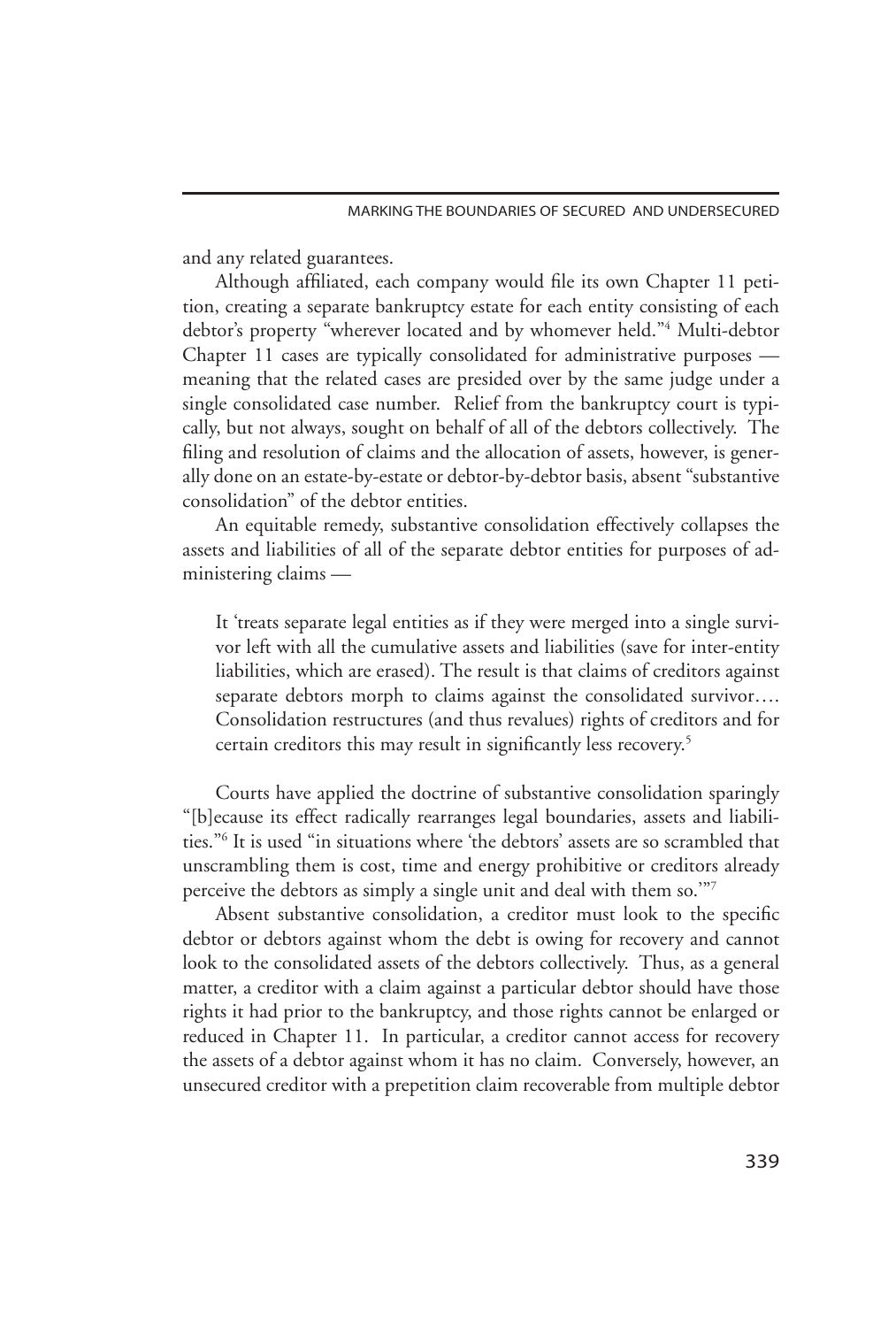entities may recover on that same claim from each such liable debtor up to the amount of the prepetition claim amount.

In some instances, such as in the case of trade vendors who may do business only with a sub-set of the debtors, the filing of claims against specific debtors in their respective Chapter 11 cases will not be complicated, and claim administration will be straightforward. The task is much more difficult, however, in the context of a credit facility, where many, if not all, of the debtors have joint and several liability on the debt. Many questions may arise including:

- How claims are divided and paid amongst the debtors;
- How value is assigned to the collateral in the individual estates;
- The value given to guarantees by debtor entities; and
- The proper way to determine if a creditor is secured, unsecured or undersecured for purposes of recovering from a debtor's estate.

## The *ResCap* Decision

 The latter question was recently considered by the bankruptcy court in *ResCap* in connection with confirmation of the debtors' Chapter 11 plan. The specific issue addressed by the court was whether certain junior secured noteholders ("JSNs") were oversecured for purposes of Section 506(b).

 The JSNs asserted secured claims against Residential Capital, LLC ("Res-Cap") and certain of its affiliates (as borrowers and guarantors), all of which filed for Chapter 11 protection in the Southern District of New York on May 14, 2012. The face amount of the claims was \$2.222 billion, consisting of \$2.120 billion in unpaid principal as of the petition date and \$101 million in unpaid interest (the "JSN Claims"). The JSN Claims arose from a series of 9.625 percent Junior Secured Guaranteed Notes due 2015 (the "Notes") issued in June 2008. To secure the Notes, the JSNs were granted liens on or security interests in —

assets and property of ResCap and certain of the guarantors and obligors under the Notes;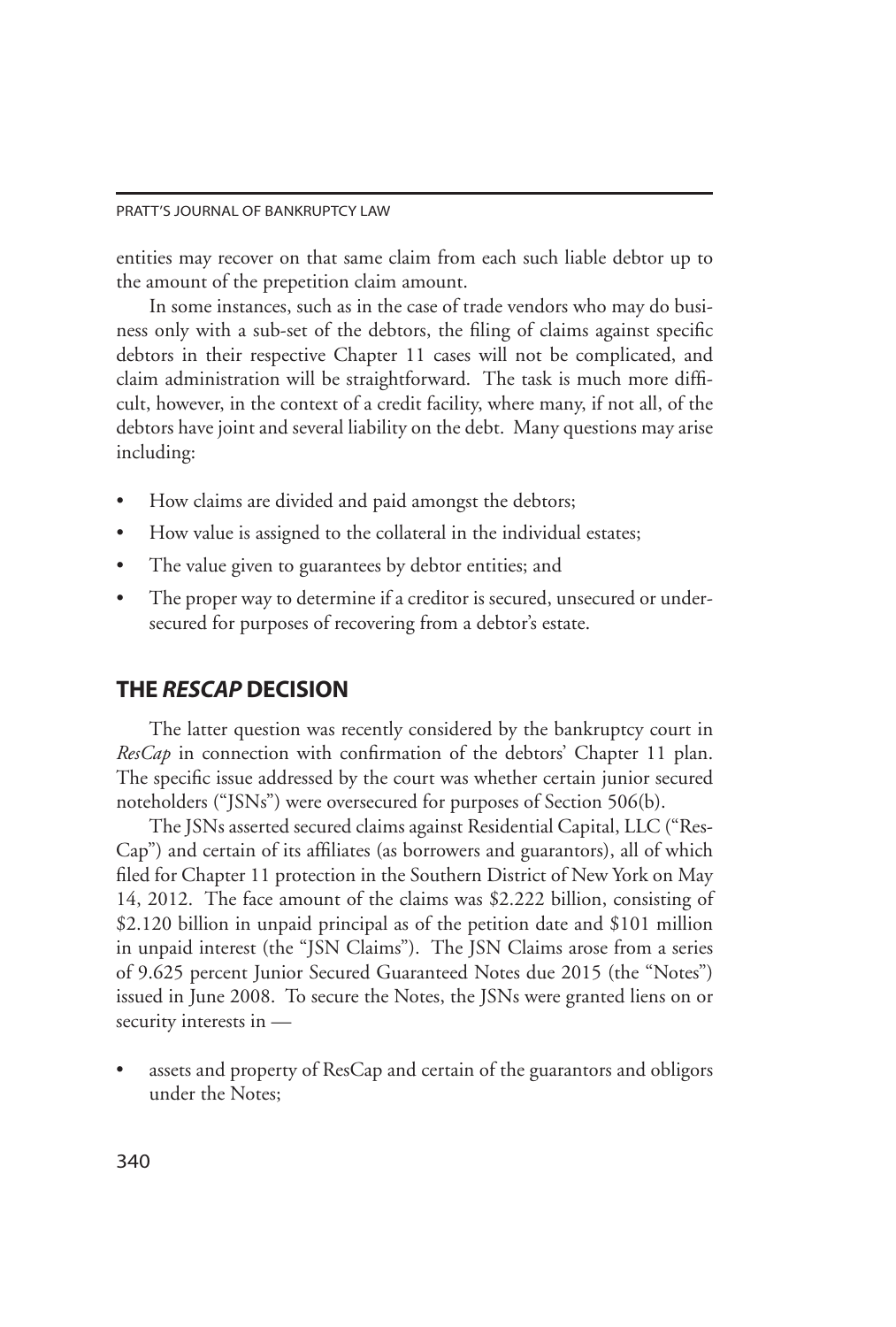- certain equity interests, promissory notes and other debt instruments, certain deposit and security accounts and related assets;
- Financial Assets, as defined in Article 8 of the Uniform Commercial Code; and
- certain deposit accounts and related assets.

During the Chapter 11 cases, both the official committee of unsecured creditors (the "Committee") and the debtors began investigating the JSN Claims and, in particular, whether the claims were actually secured. Ultimately, both the Committee and the debtors (collectively, the "Plaintiffs") filed adversary proceedings challenging the validity of the claims and the liens securing them. The complaint, as later amended, sought, among other things, a declaration that the "JSNs are undersecured because they are not oversecured at any individual Debtor entity."8 The JSNs filed counterclaims seeking, among other things, a declaration from the bankruptcy court that the JSNs were in fact oversecured and, thus, entitled to postpetition interest, default interest, fees and expenses.<sup>9</sup>

 At trial, the bankruptcy court framed the inquiry regarding the allowance of postpetition interest as follows:

[w]hether under section 506 of the Bankruptcy Code, the [JSNs] may recover postpetition interest and other fees, costs, or charges under the Indenture (a) only to the extent they are oversecured by assets at a single Debtor entity without reference to collateral at other Debtor entities; (b) to the extent they are oversecured with reference to all collateral held by any Debtor, collectively; and/or (c) to the extent that the Debtors collectively have sufficient assets to pay the [JSNs] claims in full and/or any particular Debtor is solvent.<sup>10</sup>

 The court held that whether the JSNs were oversecured should be determined with reference to the collective collateral held by all of the debtors in the aggregate. The court expressly rejected the notion that, in order to collect postpetition interest under Section 506(b), the JSNs would have to be oversecured with respect to each individual debtor.<sup>11</sup>

The court concluded that Section 506(b) permits an oversecured creditor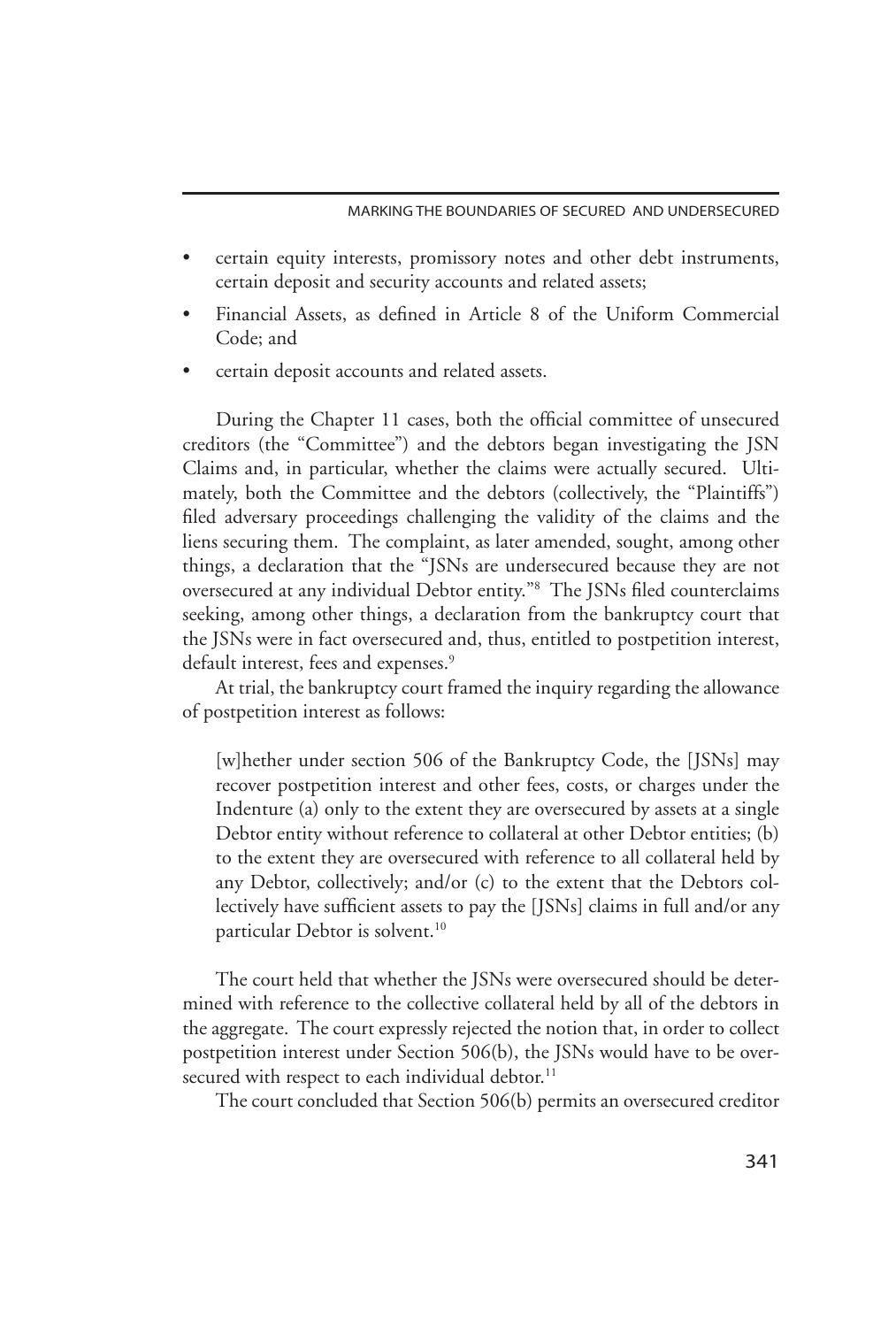to collect postpetition interest "to the extent that its allowed secured claim is secured by property the value of which…is greater than the amount of such claim."<sup>12</sup> Section 502(a)(1), the court explained, "establishes the rule governing the calculation of secured claims[, providing]…that a creditor's claim is secured 'to the extent of the value of such creditor's interest in the estate's interest in [the securing] property.'"13

 The Plaintiffs argued that "it is necessary to examine the value of a specific 'estate's interest' under section 506(a) to determine whether the secured creditor is entitled to postpetition interest with respect to its claim against that particular debtor under section 506(b)."14 The court recognized that this argument is premised on the logic of substantive consolidation, where a court, absent substantive consolidation, "will not pool the assets of multiple debtors to satisfy their liabilities."15

However, the court rejected this argument, It wrote that "aggregating collateral for purposes of determining whether a secured creditor is oversecured and entitled to postpetition interest and fees does not run afoul of this rule" because the secured creditor is not accessing collateral for payment of a claim from an entity against which it has no secured claim. The court concluded that "[t]he secured creditor by definition has a superior right to the value of the collateral; junior creditors have no right to share on a parity with the secured creditor."16

The court found unpersuasive certain decisions cited by the Plaintiffs<sup>17</sup> that involved aggregating collateral between debtor and non-debtor entities. For example, in *DeNofa*, a secured lender sought a ruling from the bankruptcy court that it was oversecured for purposes of Section 506(b) after taking into account not only assets of the debtor, but also of non-debtor entities that had pledged collateral to secure the lender's claims. The lender in *DeNofa* argued that Section 506(b), *unlike* Section 506(a) of the Bankruptcy Code, simply refers to a claim that is "secured by property the value of which…is greater than the amount of such claim" when determining whether postpetition interest and fees are appropriate. According to the lender, because there is no express requirement in 506(b) that property securing the claim be property in which the estate or the debtor has an interest, the court, under Section 506(b), should consider not only the debtor's collateral, but also collateral pledged by non-debtor entities.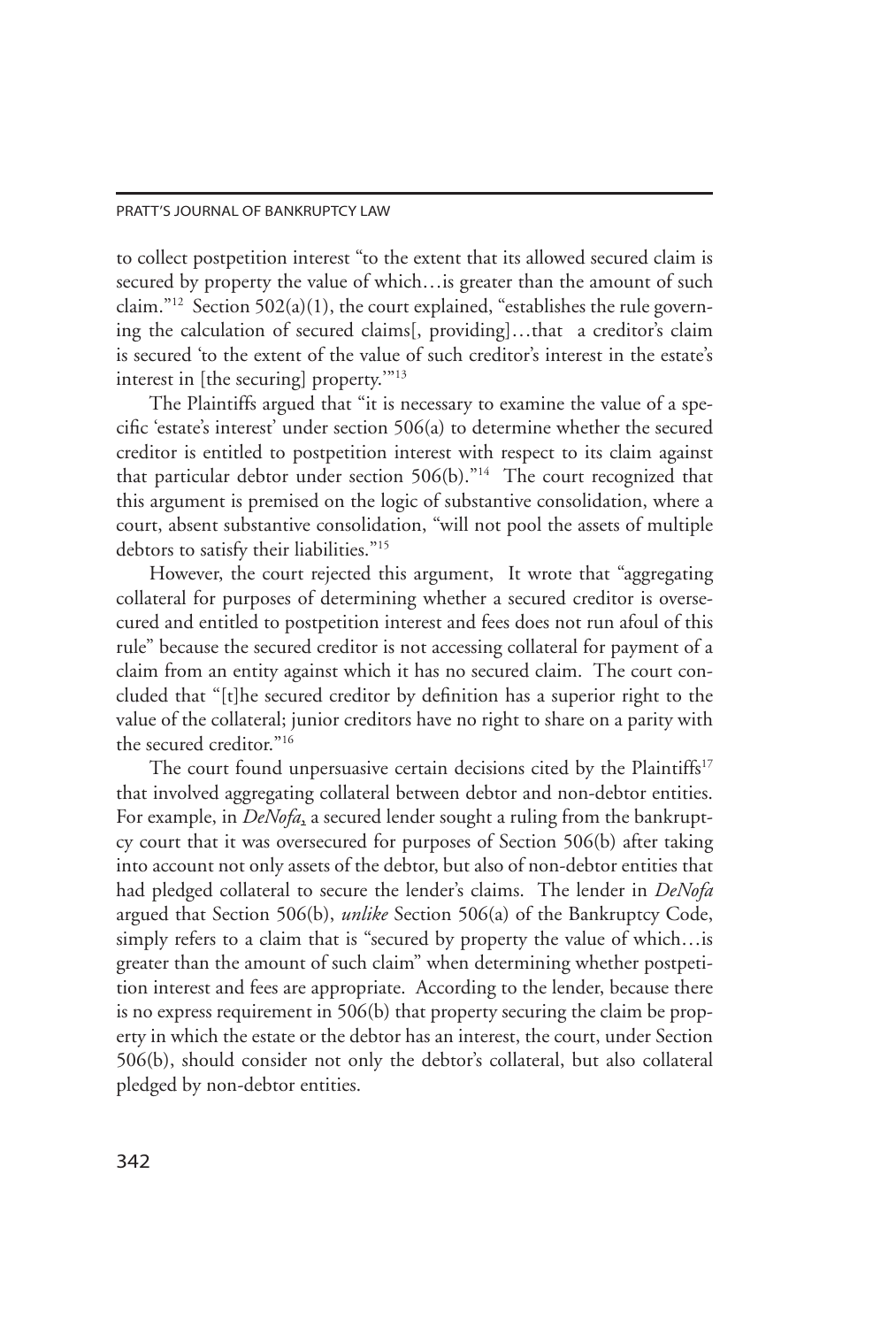The *DeNofa* court rejected this argument, holding that 506(b) permits postpetition interest only where an "allowed secured claim is secured by property" valued at more than the value of the "allowed secured claim." An "allowed secured claim," the court explained, is defined in Section 506(a) as "property in which the estate has an interest … to the extent of the value of such creditor's interest in the estate's interest in such property[.]" Thus, the court concluded, that non-debtor collateral cannot be included for purposes of making a 506(b) determination.

 The *ResCap* court found *DeNafo* to be factually distinguishable because the issue in that case involved aggregating debtor and non-debtor assets for purposes of Section 506(b), whereas "the question presented here does not involve property that does not form part of the secured creditor's collateral; only collateral pledged to the secured creditor will be used to pay postpetition interest."18 Rather, the *ResCap* court wrote, "the question is whether property subject to the JSN's liens, held across multiple debtors, can be aggregated for the purposes of making the JSNs oversecured." 19

 Noting the lack of "on point" case law, the court cited two opinions in support of its ruling. In the first, *In re SW Hotel Venture, LLC*, 20 the court rejected an argument similar to the Plaintiffs' argument in *ResCap*, holding that "the determination of [a secured creditor's] status as an oversecured (or undersecured) creditor must be made aggregating the collateral of all the Debtors." In *In re Revolution Dairy, LLC*, 21 the court reached the same conclusion, expressly rejecting the debtors' argument that collateral must be considered separately for purposes of determining the secured creditors' entitlement to postpetition interest. According to the court, "[t]he argument is clearly inconsistent with the code and cannot withstand scrutiny."

 The *ResCap* court noted that its ruling would clearly give the JSNs the benefit of their bargain, and that to rule otherwise would "ignore the reality of [the debtors'] business arrangement with the JSNs, in favor of formulaic adherence to fictional corporate separateness."22 The court also emphasized that its ruling would in no way frustrate the expectations of the other parties in interest in the Chapter 11 cases because the liens of the JSNs were known, or could have been known, by all such entities when they determined to do business with the debtors.<sup>23</sup>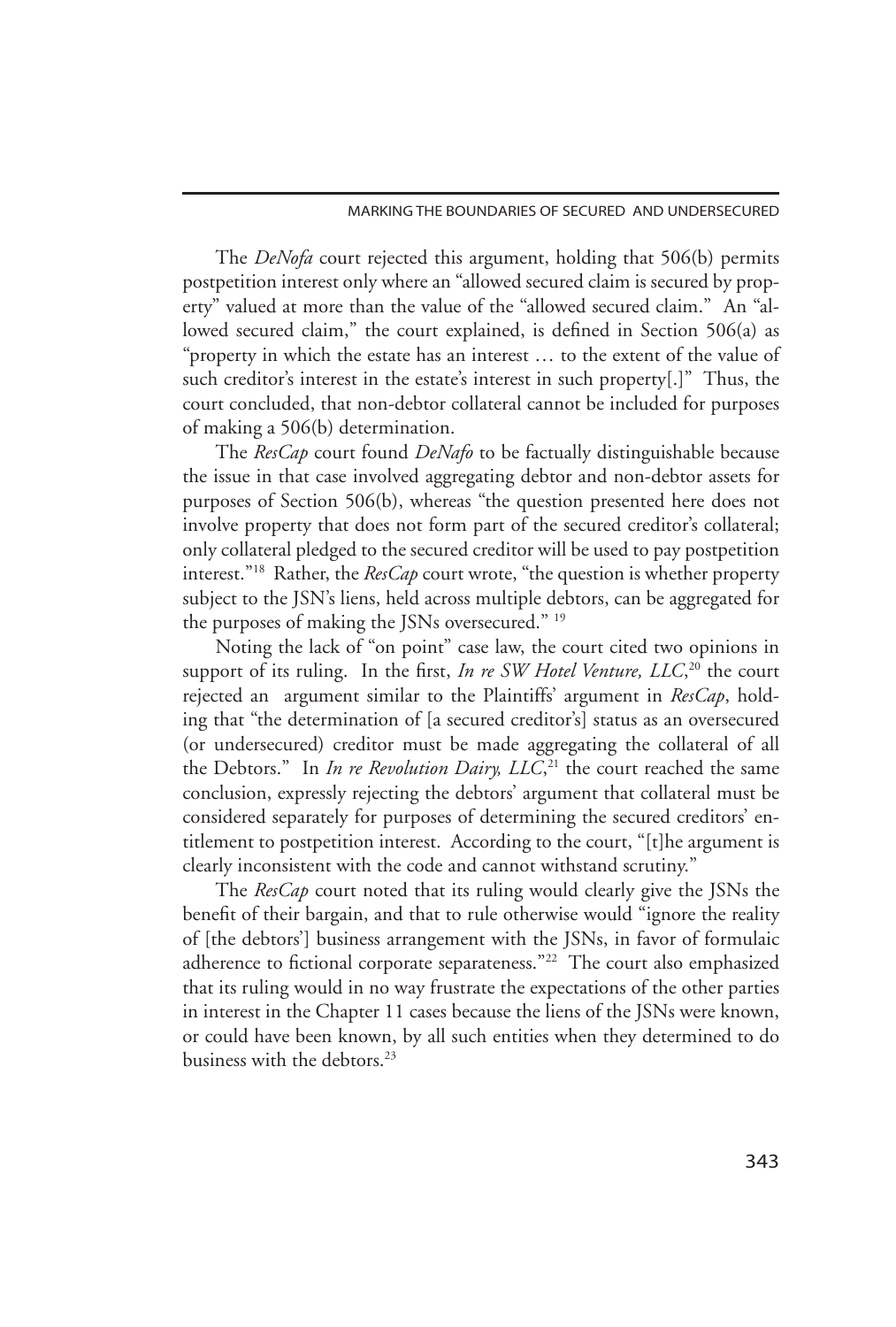#### Analysis

 The *ResCap* court considered its reasoning and conclusions to be straightforward. Nevertheless, the issue is hardly settled, leaving a great degree of uncertainty and risk for secured lenders in the Chapter 11 context.

 For example, consider a situation where a syndicate of lenders extends credit under a facility to multiple borrowers within a corporate structure, each of which is authorized to borrow and to pledge collateral in support of the loan, and each of which is fully liable for the debt. Arguably, the syndicate has a claim in each borrower's Chapter 11 case for the full amount of the facility, plus interest, all of which is secured to the extent of the value of the collateral pledged by each obligor as security. A court could conclude in this circumstance that, whether a lender group is oversecured for purposes of Section 506(b), should be determined on an estate-by-estate basis. Such a conclusion could be based, to a certain degree, on the same principles that underlie the substantive consolidation doctrine (*i.e,* that claim administration and resolution is conducted in each Chapter 11 case separately absent a formal consolidation of the Chapter 11 debtors' estates).

 The court in *ResCap* brushed aside this argument, finding that "aggregating collateral for purposes of determining whether a secured creditor is oversecured and entitled to postpetition interest and fees does not run afoul of" the substantive consolidation principle because "[n]o debtor in a multidebtor case will be required to pay a secured creditor more than the value of the secured creditors' collateral."24 Instead, the court explained, "[t]he secured creditor by definition has a superior right to the value of the collateral; junior creditors have no right to share on parity with the secured creditor."<sup>25</sup>

 While this may be an accurate characterization of the debtors' "collectively," it would appear that, by aggregating collateral among all Chapter 11 estates, the court's ruling may increase the likelihood that a secured creditor is entitled to postpetition interest and fees under Section 506(b), which may not be the case on an individual basis, thus reducing recoveries for unsecured creditors. This approach is more consistent with what would happen outside of bankruptcy, where fully-secured lenders are entitled to a complete recovery, including fees and interest, from their collateral before unsecured creditors or junior secured creditors are entitled to any recovery.

Sections 506(a) and 506(b), however, make the distinction between over-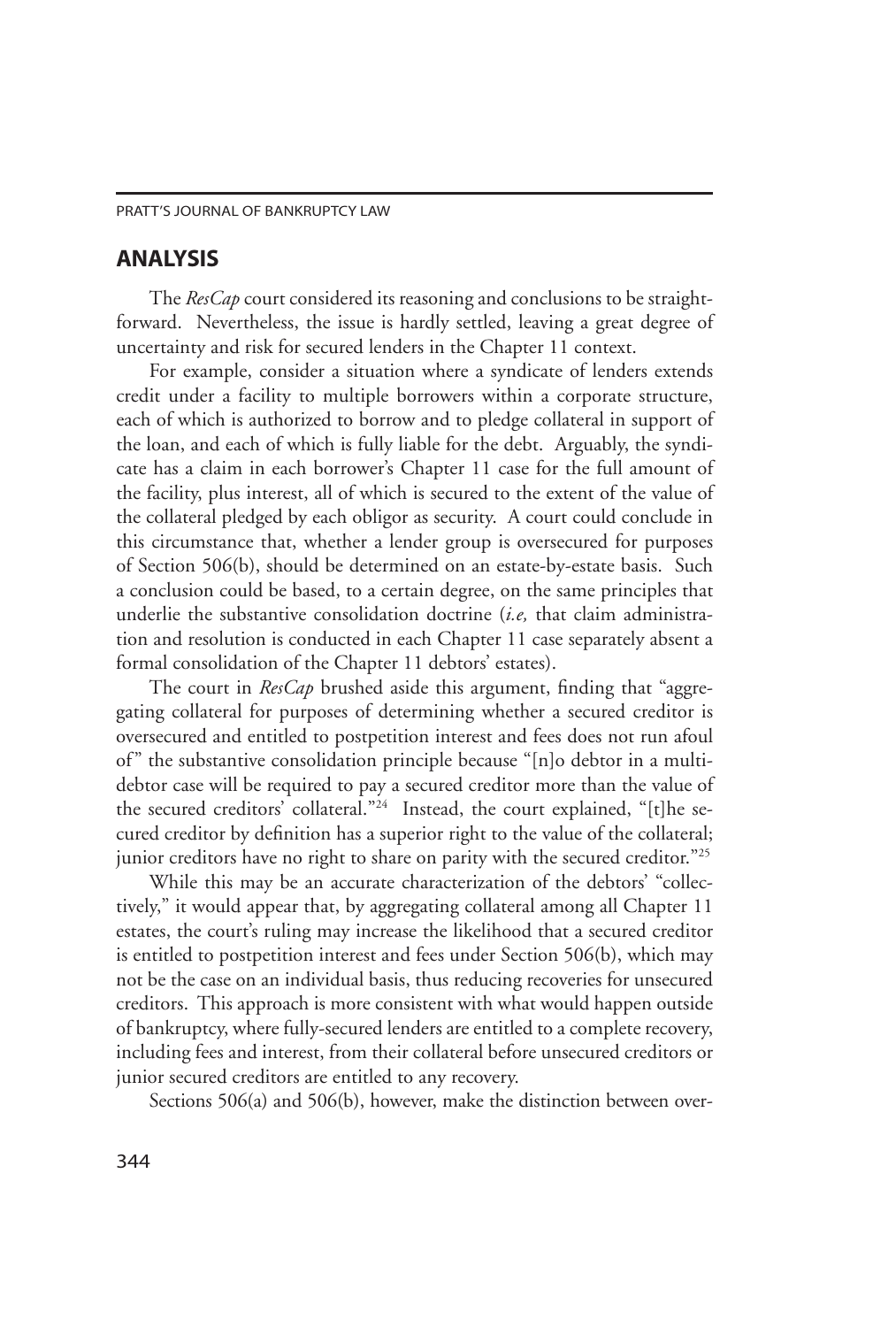secured and undersecured claims and their respective treatment in bankruptcy. An undersecured creditor holds both a secured and an unsecured claim, and is not entitled to postpetition interest. By contrast, an oversecured creditor is entitled to postpetition interest as part of its allowed secured claim. Therefore, in enacting Sections 506(a) and 506(b), Congress clearly did not intend, with respect to postpetition interest and fees, that the results for secured creditors in bankruptcy should mimic the results outside of bankruptcy.

 The *ResCap* court also noted that its ruling reflects the broader "workings of the business world at large," and in particular, the regular practice whereby a borrower is permitted to move assets among subsidiaries and to create subsidiaries, so long as liens remain attached to the assets as they shift.26 This kind of flexibility, the court explained, is necessary to enable corporations to "employ varying corporate structures in order to avail themselves of tax benefits, limit their liability, and comply with a multiplicity of regulatory requirements." <sup>27</sup>

 According to the court, a rule in bankruptcy that a secured lender is entitled to collect postpetition interest and fees only if the lender is oversecured with respect to collateral owned by each individual debtor could have a significant impact on lending transactions involving large corporate enterprises with multiple debtor borrowers:

[C]redit agreements and indentures might begin to prohibit corporate families from employing the type of complex subsidiary and affiliate structures that are currently commonplace and borrowers will be required to hold all collateral at a single entity. Absent these precautions, lenders would be less willing to extend credit…or would charge higher interest rates to compensate for the possibility that their contractual rights to postpetition interest, fees, costs and charges will not be honored in bankruptcy. Id. There may be some truth to these business realities and the argument would be that, as a result, a strict interpretation of section 506(b) of the Bankruptcy Code would be unworkable in the context of a large corporate enterprise with multiple debtor-borrowers. Nevertheless, as noted, an unsecured creditor with a prepetition claim recoverable from multiple debtors is typically permitted to recover on that claim from each debtor entity up to the full amount of the claim.<sup>28</sup>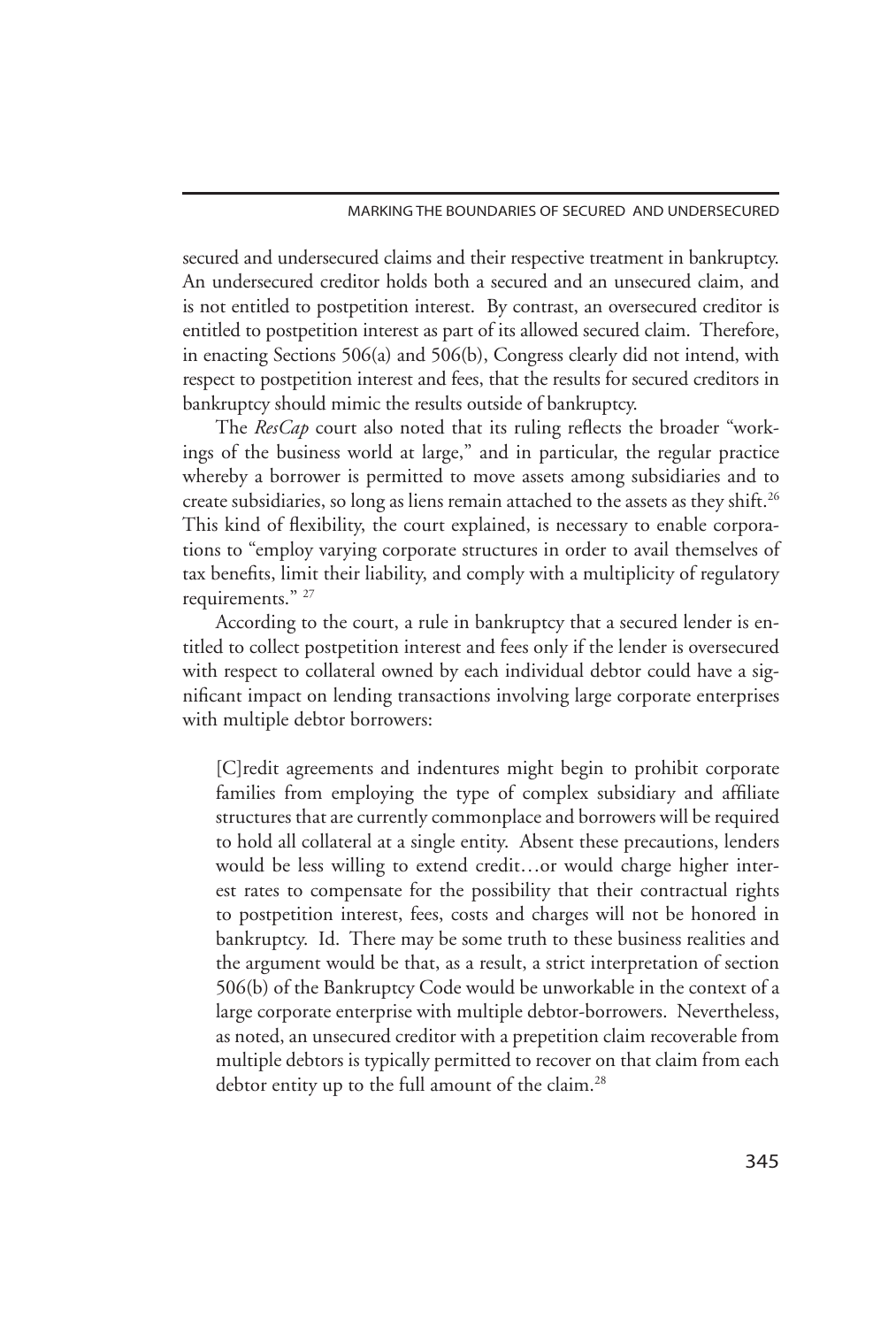Although the law on this issue remains unsettled, practitioners can structure transactions to minimize the risks associated with collecting postpetition interest in bankruptcy. Many larger business enterprises are structured with one or more holding companies at the head of the corporate structure, with a series of operating subsidiaries beneath. Instead of structuring the facility with multiple borrowers, the facility could have just one — the holding company — which would pledge as collateral all of its assets (and most notably, its equity interests in the underlying corporate family). The other members of the corporate family would be guarantors of the loan. The holding company, in turn, would then lend to the operating companies below in the corporate structure to fund operations, with the loans documented in intercompany notes secured by the operating companies' assets. Thus, the assets pledged by the holding company would include the intercompany notes and the corresponding pledges of assets.

In the event of a bankruptcy filing by the holding company and the operating subsidiaries, the lender group would have its claim against the holding company, and its entitlement to postpetition interest would be determined on the basis of the value of the collateral held at the holding company level, which would include the intercompany notes. Under this scenario, there may be less of a chance that the lender group would find itself undersecured for purposes of Section 506(b). Nevertheless, this structure would not be without potential risk, including challenges to the enforceability of secured intercompany loans among the corporate entities, which would serve as the key piece of collateral in support of the loan.

 Alternatively, in a facility with multiple borrowers, lenders could seek as part of any bankruptcy-related negotiations (*i.e.*, in connection with the use of cash collateral, a sale of assets or postpetition financing) a stipulation from the borrowers to the value of collateral held at each borrower entity. The parties could then stipulate to an amount for the lenders' claim against each entity in an amount sufficient to allow the lenders to accrue postpetition interest on each such claim. In fact, it is typical for postpetition financing orders and final cash collateral orders to contain broad stipulations to the amount of the lenders' claims and a statement that such claims are "oversecured." Such stipulations could simply take this concept a step further to avoid any doubt as to the oversecured nature of the lenders' claims against each debtor entity.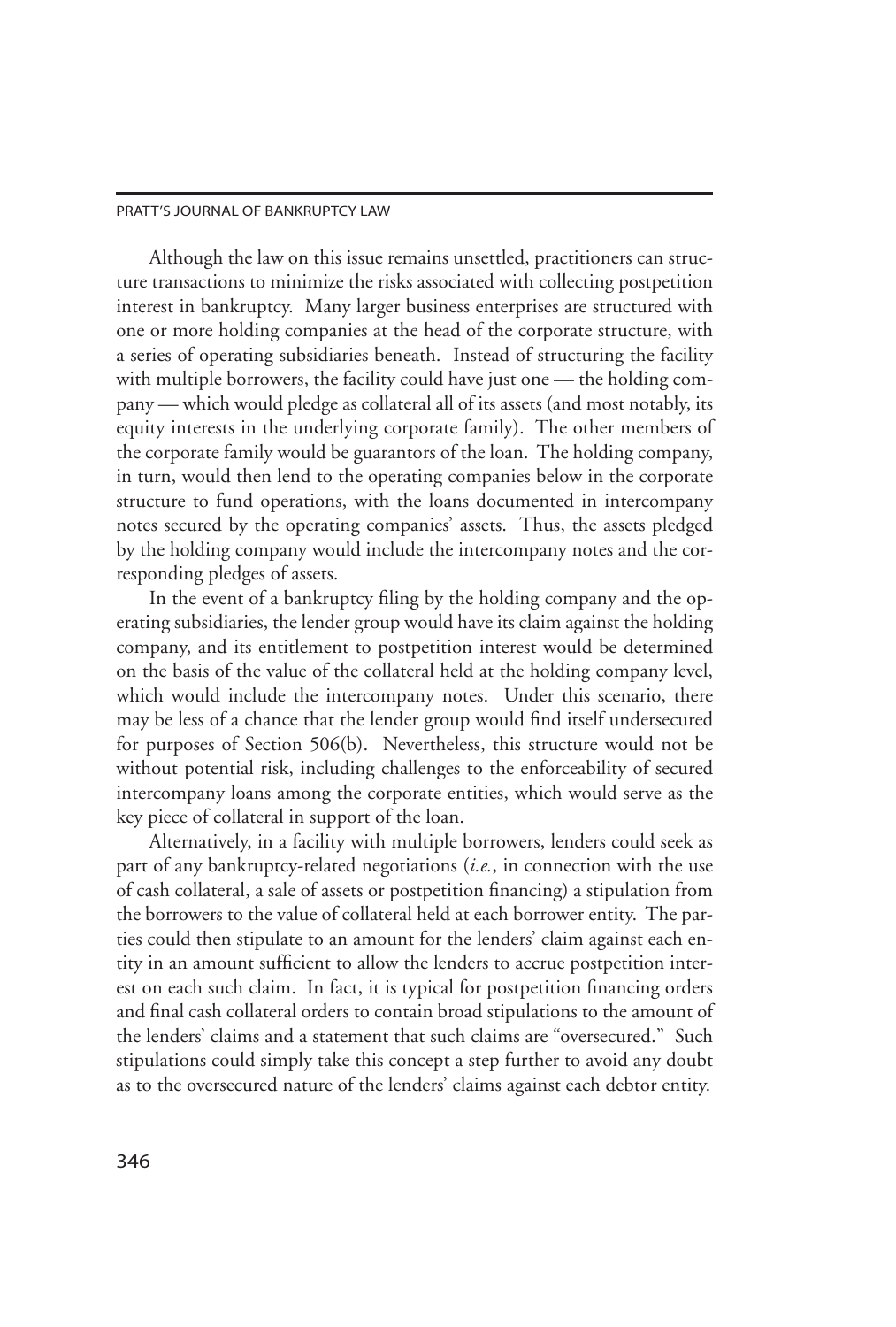### **CONCLUSION**

Bankruptcy presents various challenges for secured lenders, including the need to protect valuable rights negotiated in pre-bankruptcy financing transaction documents. The right to collect interest, especially default interest, and the right to be compensated for fees and costs associated with a credit, are key economic considerations for lenders. Such rights may be limited under Section 506(b) of the Bankruptcy Code. The *ResCap* decision enforces the right of a secured lender to collect postpetition interest by broadly interpreting what it means to be oversecured in a multi-debtor Chapter 11 case. However, due to the unsettled and largely untested nature of this question, a prudent lender may well consider structuring a credit facility to maximize the chances that its right to postpetition interest and fees is protected.

# **NOTES**

- <sup>1</sup> *See* 11 U.S.C. §502(b)(2).
- <sup>2</sup> 11 U.S.C. §506(b).
- <sup>3</sup> 501 B.R. 549 (Bankr. S.D.N.Y. 2013).
- 
- <sup>4</sup> 11 U.S.C. §541(a). 5 *In re Owens Corning*, 419 F.3d 195, 205 (3d Cir, 2005) (internal citations omitted).

<sup>6</sup> *In re Reserve Capital Corp*., No. 03-60071, 2007 BL 238199, \*4 (Bankr, N.D.N.Y. Mar. 21, 2007) (citation and internal quotation marks omitted). 7 *Id*. Although courts have examined a number of factors in determining

whether substantive consolidation is appropriate, the two key inquiries are (i) "whether creditors dealt with the entities as a single economic unit and 'did not rely on their separate identity in extending credit,'…or (ii) whether the affairs of the debtors are so entangled that consolidation will benefit all creditors." *Union Savings Bank v. Augie/Restivo Baking Co., Ltd. (In re Augie/Restivo Baking Co., Ltd.),* 860 F.2d 515, 518 (2d Cir. 1988); *In re The Lodge at Big Sky, LLC*, 454 B.R. 138, 142 (Bankr. D. Mont. 2011). Stated slightly differently, "what must be proven…is that (i) prepetition [the debtors] disregarded separateness so significantly their creditors relied on the breakdown of entity borders and treated them as one legal entity, or (ii) postpetition their assets and liabilities are so scrambled that separating them is prohibitive and hurts all creditors." *Owens*